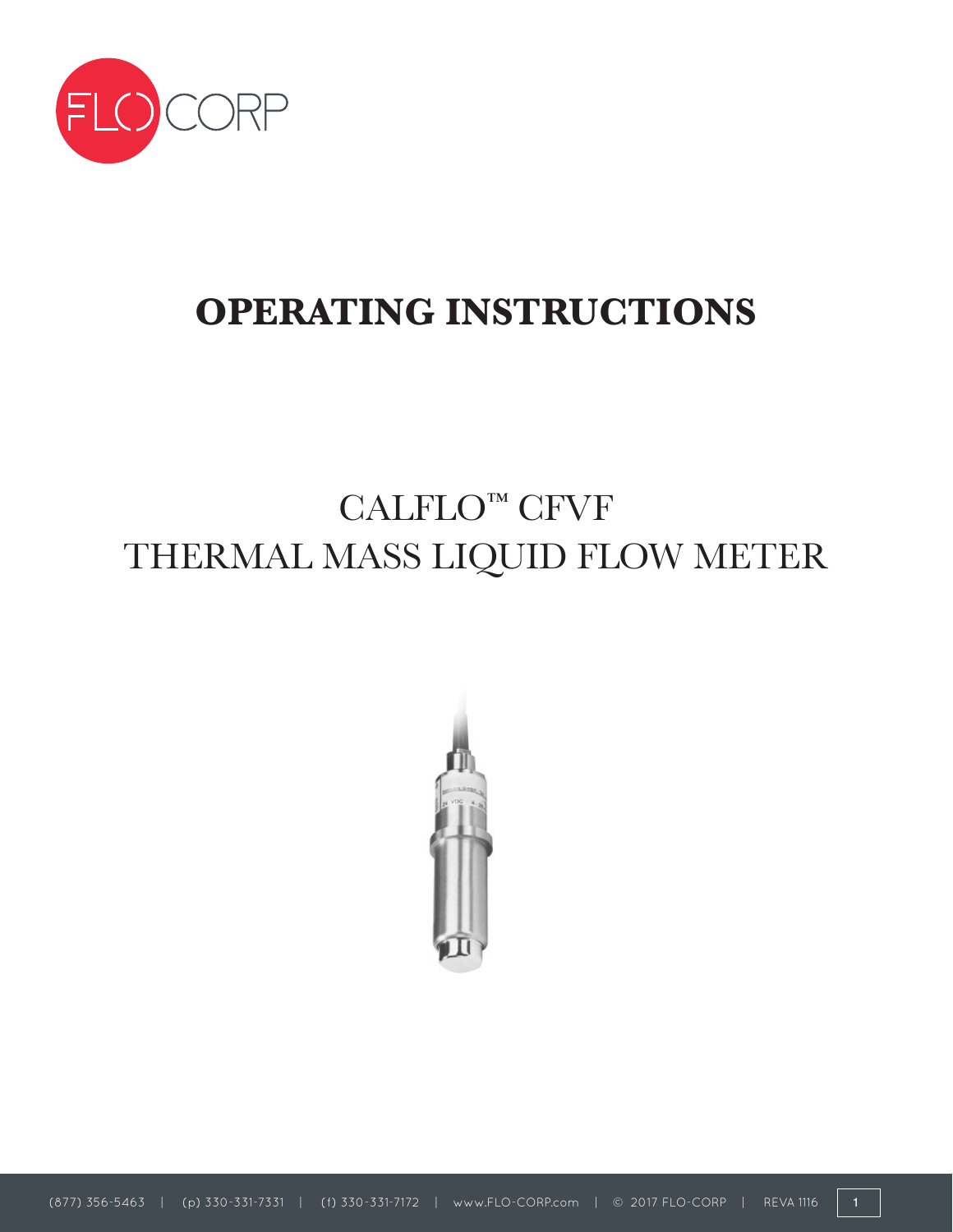## **Dimensions (In) mm**

**CFVF-1**



## **Safety Precautions**

#### **About This Manual:**

PLEASE READ THE ENTIRE MANUAL AND SPECIFICATIONS PRIOR TO INSTALLING OR USING THIS PRODUCT.

This manual includes information on all models of CalFlo™ CFVF Thermal Mass Liquid Flow Meter (CFVF-1). Please refer to the part number to verify the exact model which you have purchased.

#### **User's Responsibility for Safety:**

FLO-CORP provides a wide range of flow and level technologies. While this device is designed to operate in a wide variety of applications, it is the user's responsibility to select a model that is appropriate for the application, install it properly, perform tests of the installed system, and maintain all components. The failure to do so could result in property damage or serious injury.

#### **Wiring and Electrical:**

The supply voltage used to power the device should never exceed a maximum of 24 volts DC. Electrical wiring of the device should be performed in accordance with all applicable national, state, and local codes.

#### **Flammable, Explosive and Hazardous Applications:**

Flow Meters should not be used with explosive or flammable liquids, which require an intrinsically safe or classified area rating!

## **Description**

The CalFlo™ CFVF Thermal Mass Liquid Flow Meter is an industrial purpose flow meter that is used for a variety of measurement and control applications. Completely encapsulated in epoxy resin, the CFVF features solid-state sensing with proven reliability and long-term stability, even under the harshest environmental conditions. VFlo has an adjustable measuring range, LED indication of flow, and is well-suited for pipes up to 16" in diameter.

## **Connection Diagram**



## **Specifications**



| Service                                | Compatible Liquids                                                                                                                                                                                                                                                   |
|----------------------------------------|----------------------------------------------------------------------------------------------------------------------------------------------------------------------------------------------------------------------------------------------------------------------|
| <b>Measuring Range</b>                 | Continually adjustable from min. 0.25<br>to .65 fps to max. 0.25 to 6.5 fps                                                                                                                                                                                          |
| Pressure                               | 435 psi (30 bar)                                                                                                                                                                                                                                                     |
| Accuracy                               | < 3%                                                                                                                                                                                                                                                                 |
| Repeatability                          | $< 1\%$                                                                                                                                                                                                                                                              |
| <b>Temperature Drift</b>               | $< 0.3\%$ / K                                                                                                                                                                                                                                                        |
| <b>Supply Voltage</b>                  | 24 VDC ± 10%                                                                                                                                                                                                                                                         |
| Consumption                            | Approx. 100-200 mA (max. flow)                                                                                                                                                                                                                                       |
| Output                                 | 4-20 mA                                                                                                                                                                                                                                                              |
| Resistive Load                         | 0-600 Ohm                                                                                                                                                                                                                                                            |
| <b>Measurement Range</b><br>Adjustment | The two potentiometers at the<br>rear end of housing allow zero<br>balancing and adjustment of the<br>measuring range by means of a small<br>screwdriver. A color changing LED<br>signalizing flow within the adjusted<br>measuring range (green) or above<br>(red). |
| Process Temperature                    | $F: 14^{\circ}$ to 176°<br>$C: -10^{\circ}$ to $80^{\circ}$                                                                                                                                                                                                          |
| <b>Ambient Temperature</b>             | F: 14 $\degree$ to 140 $\degree$<br>$C: -10^{\circ}$ to $60^{\circ}$                                                                                                                                                                                                 |
| <b>Enclosure Rating</b>                | NEMA 4X (IP65)                                                                                                                                                                                                                                                       |
| <b>Enclosure Material</b>              | <b>Stainless Steel</b>                                                                                                                                                                                                                                               |
| <b>Union Nut</b>                       | 1" NPT                                                                                                                                                                                                                                                               |
| Weight                                 | 5.64 oz (160 g)                                                                                                                                                                                                                                                      |
| Cable                                  |                                                                                                                                                                                                                                                                      |
| Cable Jacket Material                  | Oilflex                                                                                                                                                                                                                                                              |
| Cable Length                           | 6.5' (2m)                                                                                                                                                                                                                                                            |

Note: Please Consult Factory for Special Requirements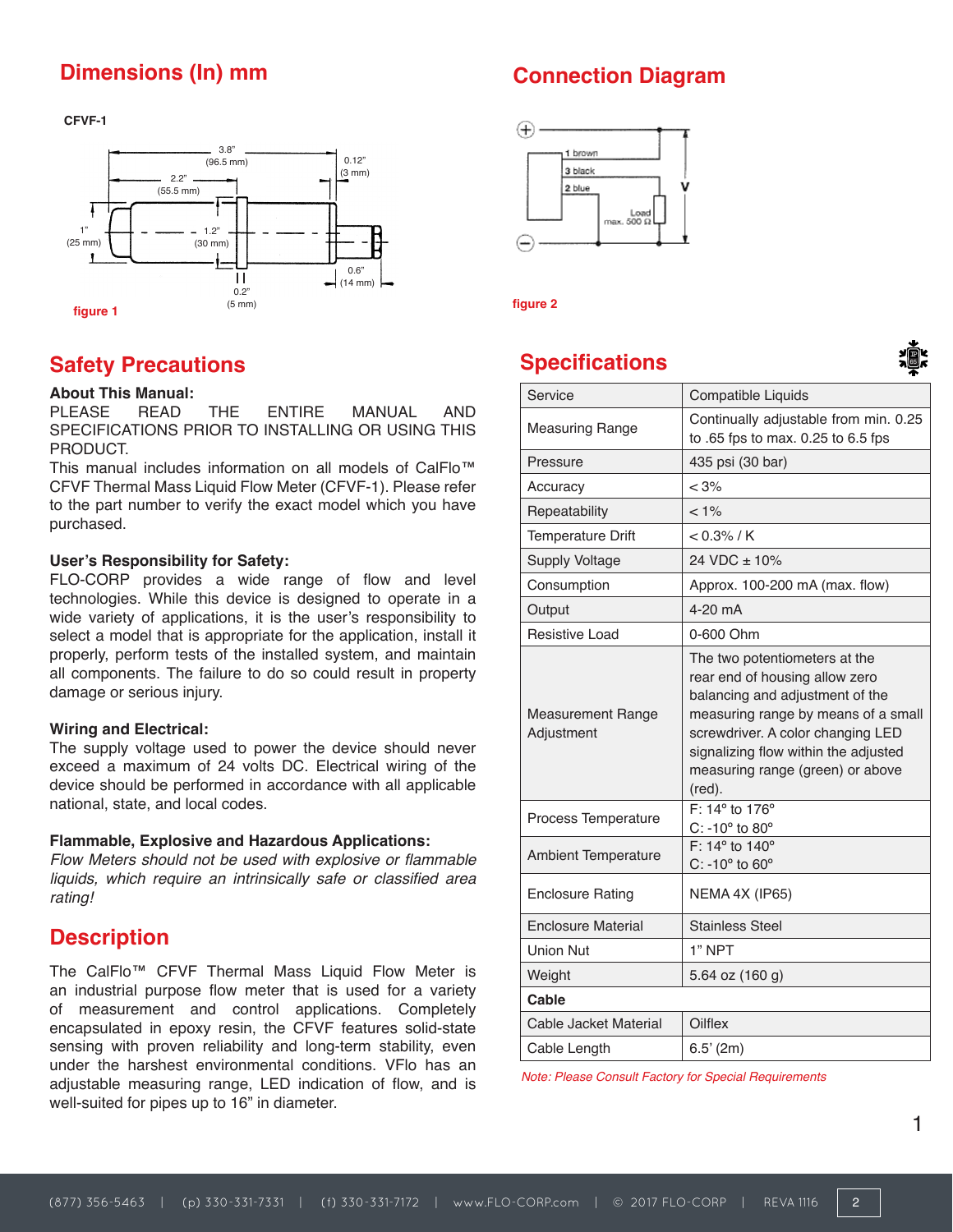# **Installation and Instructions**

Please read carefully! No liability can be accepted for damage caused by improper use of the CFVF Flow Meter.

#### **1.0 Installation**

- 1.1 Installation depth: 1/7 x ID, min. 0.5 cm
- 1.2 Orientation to flow: See Figure 4
- 1.3 Fitting position: Preferably in vertical pipes with ascending flow or in horizontal pipes with the unit in horizontal position. For optimal flow, pipe should be 0.5 - 0.7cm x ID before, and 0.3 - 0.5cm x ID behind the unit.
- 1.4 **Mounting**: Push O-ring over the sensing surface and housing to the flange. Insert the flow meter into the fitting which is welded onto the pipe and hold in place with the union nut. Ideal sealing is achieved by a fitting of a 0.4 - 0.5 cm wall (fittings available).
- 1.5 **Initial operation**: Connect the flow meter to 24 VDC according to connection diagram and wait approx. 2 minutes before starting adjustment. The flow meter has been preset under test pipe conditions to a flow range of 0-200 cm/s (related to water). At customer's plant signal may vary dependant on individual mounting and medium conditions. Output current is 4-20 mA. If re-adjustment is required, please refer to point 3.

### 2.0 **Adjustment Procedure**

- 2.1 Zero point adjustment in stationary medium (roughly): Adjust zero point potentiometer after 2 min. so, that  $a \approx 4$  mA iurn pot. to the left at  $Ia > 4$  mA turn pot. to the left, at  $Ia < 4$  mA turn pot. to the right.
- 2.2 Measuring range adjustment at max. flow: Measuring range adjustable from 0.25 to 0.65 fps to 0.25 to 6.5 fps (medium water). Accelerate flow of the medium to a point, where the flow meter should give an output signal of 20 mA and wait min. 2 minutes. Turn range pot. until Ia = 20 mA (to the left Ia will be greater, to the right Ia will be smaller). The color of the LED will change from green ( $l$ a  $\leq$  20 mA) to red (exceeding measuring range).
- 2.3 Fine adjustment of zero point: After at least 3 minutes standstill of flow turn zero point slightly so, that Ιa is just 4 mA (Turning direction as in 2.1).
- 2.4 Repeat adjustment according to 2.2 and 2.3 until the zero point ( 4 mA ) or max. range setting ( 20 mA) remains constant.

**Installation** Union Nut/O-ring: 1" NPT (Std.)/1" BSP Spanner Gauge: 3.7 cm (37 mm)



Potentiometer, 18 turn, endless **figure 3**

**Positioning figure 4**

Rear view of flow meter